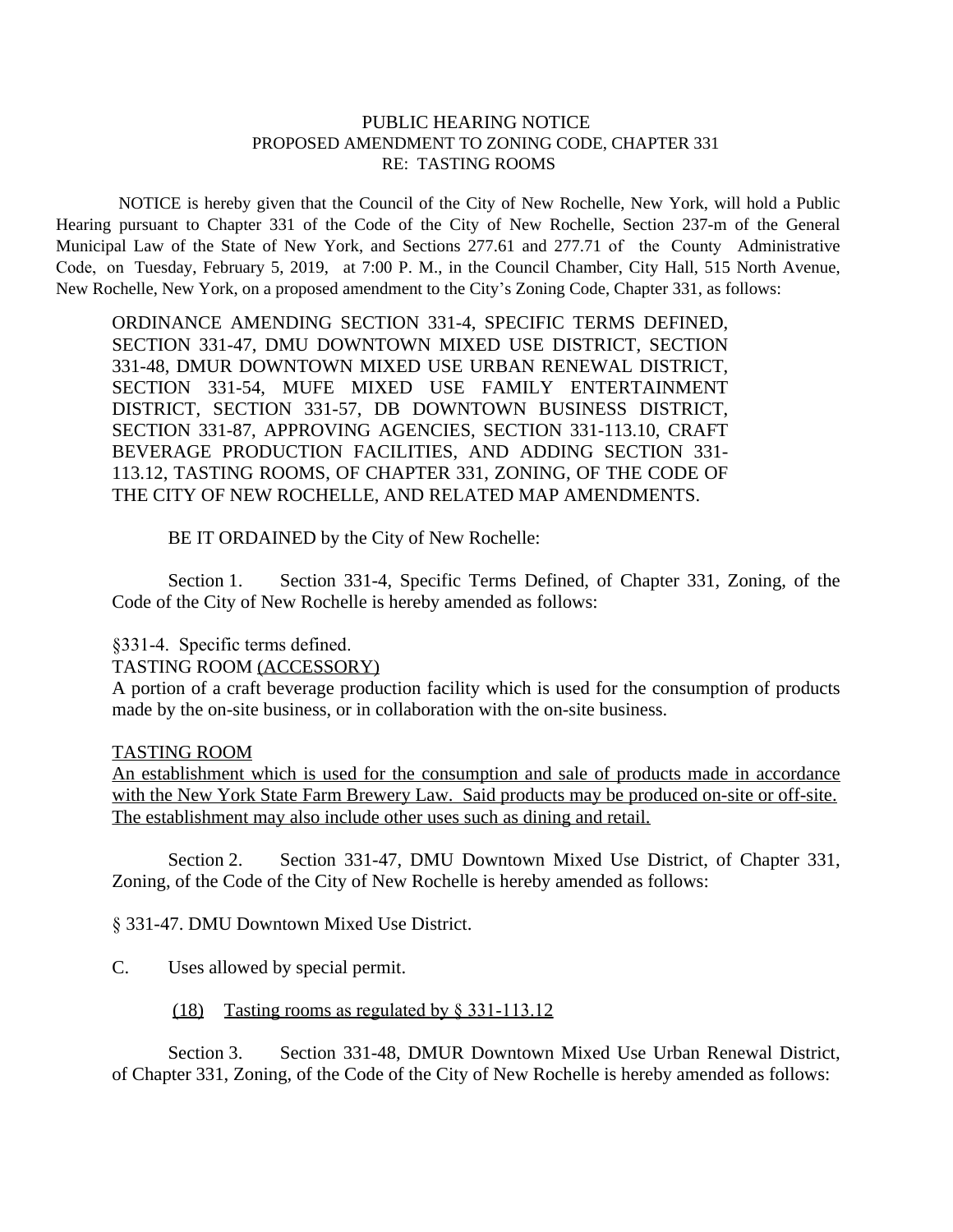# § 331-47. DMUR Downtown Mixed Use Urban Renewal District.

C. Uses allowed by special permit

# (13) Tasting rooms as regulated by § 331-113.12.

Section 4. Section 331-54, MUFE Mixed Use Family Entertainment District, of Chapter 331, Zoning, of the Code of the City of New Rochelle is hereby amended as follows:

## § 331-54A. MUFE Mixed Use Family Entertainment District.

C. Uses allowed by special permit.

# (10) Tasting rooms as regulated by § 331-113.12.

Section 5. Section 331-57, DB Downtown Business District, of Chapter 331, Zoning, of the Code of the City of New Rochelle is hereby amended as follows:

§ Section 331-57. DB Downtown Business District.

C. Uses allowed by special permit.

# (15) Tasting rooms as regulated by § 331-113.12.

Section 6. Section 331-87, Approving Agencies, of Chapter 331, Zoning, of the Code of the City of New Rochelle is hereby amended as follows:

§ Section 331-87. Approving agencies

- B. Planning Board
- (1) The Planning Board shall have authority to approve the following listed special permit uses, in addition to any other specially permitted uses not specifically identified in this section:
	- (gg) Tasting rooms as regulated by § 331-113.12.

Section 7. Section 331-113.10, Craft Beverage Production Facilities, of Chapter 331, Zoning, of the Code of the City of New Rochelle, is hereby amended as follows:

§ 331-113.10. Craft beverage production facilities.

- A. The use shall include a commercial component comprised of at least one of the following:
	- (1) Accessory [T]tasting room to serve only products made by the on-site business, or in collaboration with the on-site business.

Section 8. Section 331-113.12, Tasting Rooms, is hereby added to Chapter 331, Zoning, of the Code of the City of New Rochelle as follows: